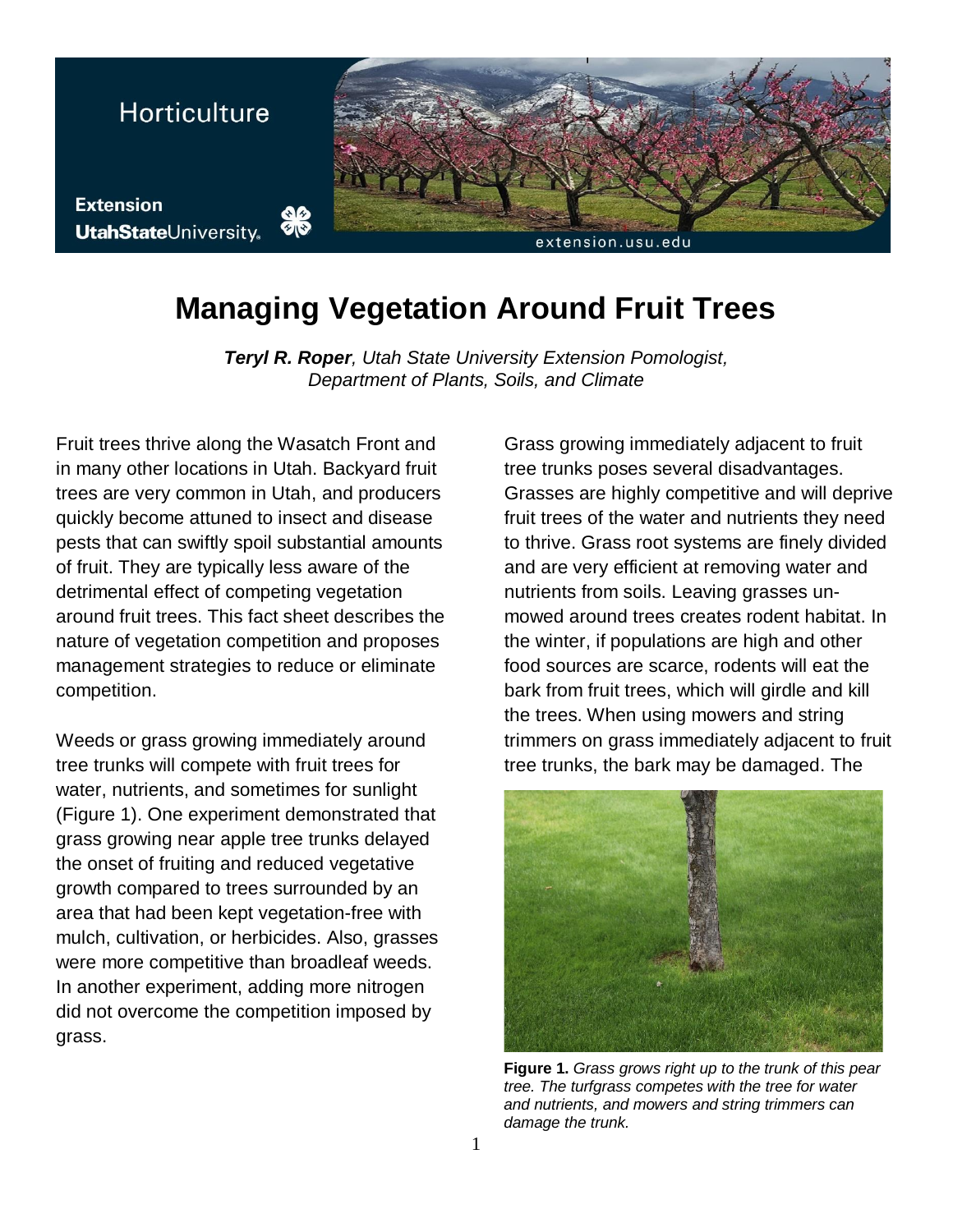risk of damage declines but is not eliminated as trees age and the bark becomes corky. Thus, we clearly see that grass and other vegetation growing around fruit tree trunks is not beneficial. The next logical questions are how to make the area around fruit trees vegetation-free and how to keep that area vegetation-free. A related question is how large a vegetation-free area should be.

Research done for both apples and tart cherries shows that a vegetation-free area of between 2 to 3 feet in radius is required to eliminate the competitive effects of grass. No additional benefits were derived from increasing the vegetation-free zone beyond a 2- to 3-foot radius.

In a backyard setting, vegetation can be removed or killed. To remove grass and other vegetation, carefully and shallowly dig it out with a shovel. This is a lot of work. Take care not to damage tree roots in the process. Alternatively, the area around the trunk of the tree can be treated with non-residual herbicides containing glyphosate (Roundup®). Protect the trunk with plastic kitchen wrap or aluminum foil before treatment. Once the spray has dried, remove the wrap. Treated vegetation will turn yellow and die within two weeks (Figure 2).

Once competing vegetation has been controlled, discourage the growth of new vegetation by applying a layer of organic mulch such as wood chips or shredded bark in donut fashion around the base of the tree (Figure 3). Don't pile mulch up around the tree trunk. If mulch is piled around the trunks of fruit trees, particularly apples on dwarfing rootstocks, the scion portion of the tree above the rootstock

may send out roots into the mulch and the dwarfing influence of the rootstock is lost. Mulch has the added benefit of retaining soil moisture. Refresh mulch every few years for the life of the tree.



**Figure 2.** *Grass is controlled around this fruit tree trunk with a systemic non-residual herbicide.*



**Figure 3.** *Organic mulch placed around a peach tree trunk reduces competition from turfgrass.*

Keeping vegetation away from tree trunks is not just for aesthetics. Relieving competition for water and nutrients from fruit trees allows them to be more productive. This is good horticulture.